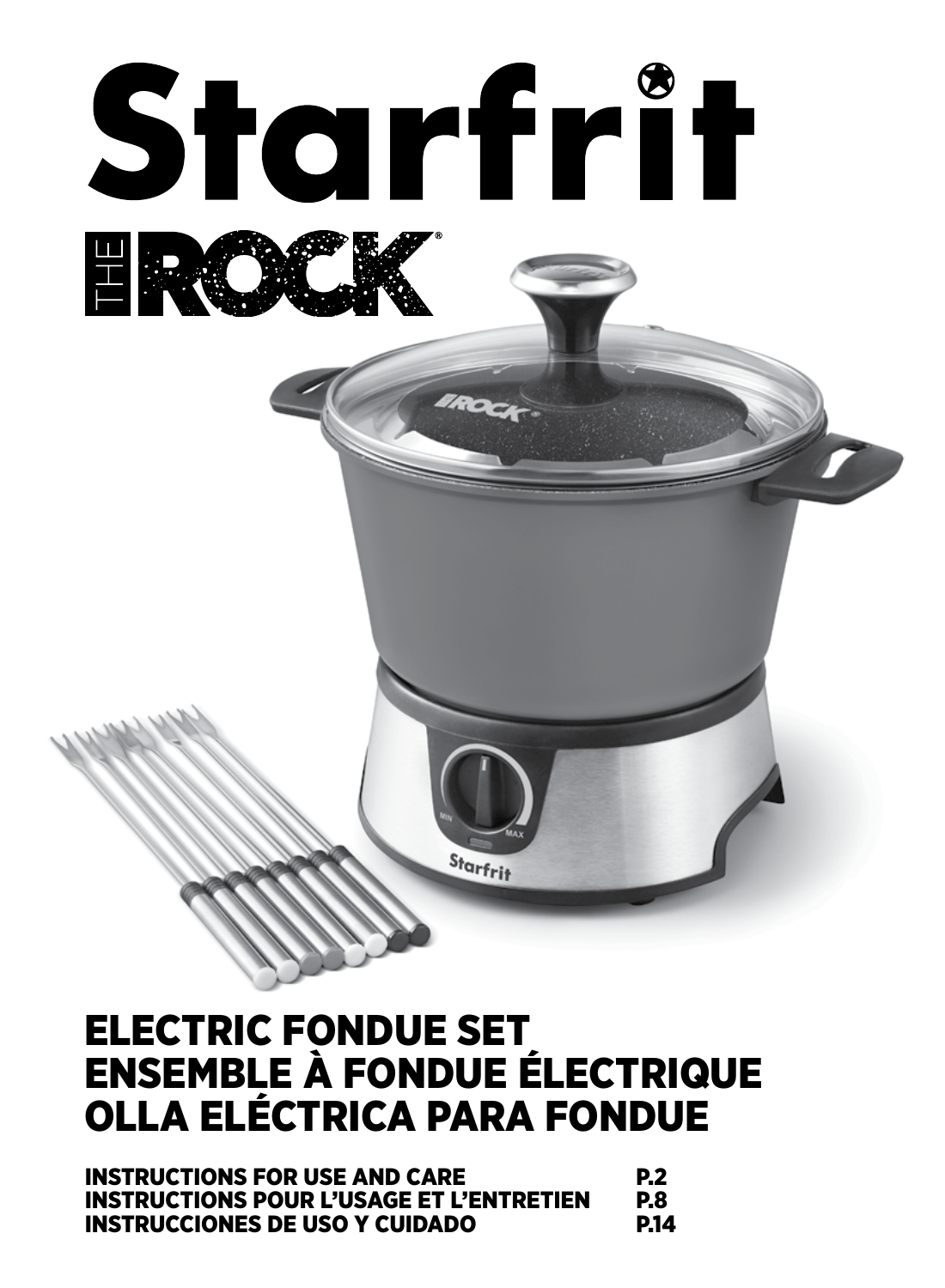

## OPERATING AND SAFETY INSTRUCTIONS

| Item no. | Voltage (V) | Wattage (W) | <b>Frequency (Hz)</b> |
|----------|-------------|-------------|-----------------------|
| 024704   | 120         | 1500        | 60                    |

# IMPORTANT SAFEGUARDS

When using electrical appliances, basic safety precautions should always be followed, including the following:

#### READ ALL INSTRUCTIONS

WARNING: To reduce the risk of fire, electrical shock, serious personal injury and/or property damage:

- A. Do not touch hot surfaces. Always use the handles while it is in use. Use protective oven mitts or gloves to avoid burns or serious personal injury. Use handles or knobs.
- B. To protect against electric shock, do not immerse the base, power cord, plug or product (other than stainless steel pot) in water or expose to other liquids.
- C. Do not use appliance unless handles and knob are securely attached.
- D. Keep the product out of the reach of children and pets. This product is not intended for use by children. Close adult supervision is necessary when any appliance is used near children.
- E. Unplug appliance from electrical outlet before cleaning and when not in use. Allow to cool down completely before assembling, disassembling, relocating, or cleaning the appliance.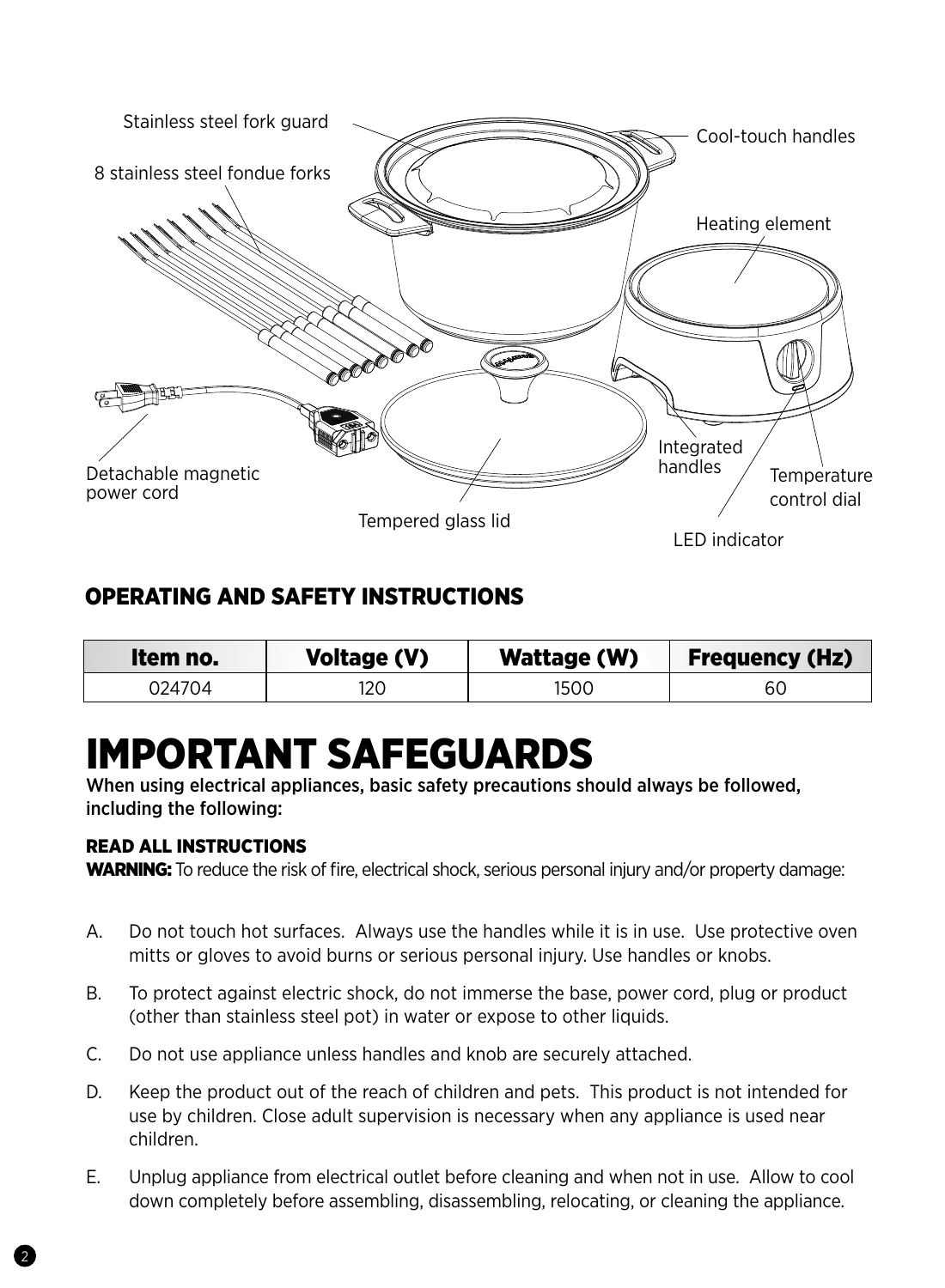- F. Do not operate the product if it has a damaged power cord or plug, or after the appliance malfunctions or has been damaged in any manner. Do not attempt to examine or repair this product yourself. Please call the customer service number provided in this user manual.
- G. Do not leave the product unattended while it is in use. Always unplug the product from the electrical outlet when not in use.
- H. Use extreme caution when moving an appliance containing hot oil or any other hot liquids.
- I. Always attach the magnetic plug to the appliance first, then plug cord into the wall outlet. To disconnect, switch control to OFF, remove plug from the outlet, then remove magnetic plug from the appliance. Pull directly on the plug – do not pull on the power cord.
- J. Take proper precautions to prevent burns, fire, or personal or property damage as this appliance generates heat and steam during use.
- K. Do not plug or unplug the product into/from the electrical outlet with a wet hand.
- L. Use the product in a well-ventilated area.
- M. Keep the product away from curtains, wall coverings, clothing, dishtowels, or other flammable materials.
- N. The use of accessory attachments not recommended by the appliance manufacturer may cause injuries.
- O. This product is intended for indoor, non-commercial use in cooking or heating food items for human consumption. Do not use outdoors or for any other purpose.
- P. Do not allow the power cord to hang (e.g., over the edge of a table or counter) or touch hot surfaces

#### Q. Only the pot and lid can be used on a stovetop. All other pieces cannot be placed on or near a hot or electric burner. Do not place any pieces on or near a heated oven or microwave oven.

- R. Always place the product on a flat, level, stable surface it is not recommended to use the appliance on temperature sensitive surfaces
- S. Use the provided plug only.
- T. Connect the power plug to an easily accessible outlet so that the base can be unplugged immediately in the event of an emergency.
- U. Do not use the appliance with a programmer or timing device that switches it on automatically. The use of such devices is dangerous and can cause a fire risk.
- V. Do not use appliance for anything other than its intended use.
- W. Do not use metal utensils other than the fondue forks provided, as they will scratch the surface of the stainless steel pot.
- X. A fondue containing hot oil should not be left unattended. **CAUTION:** Overtightening can result in stripping of screws or nuts or cracking of handle or feet.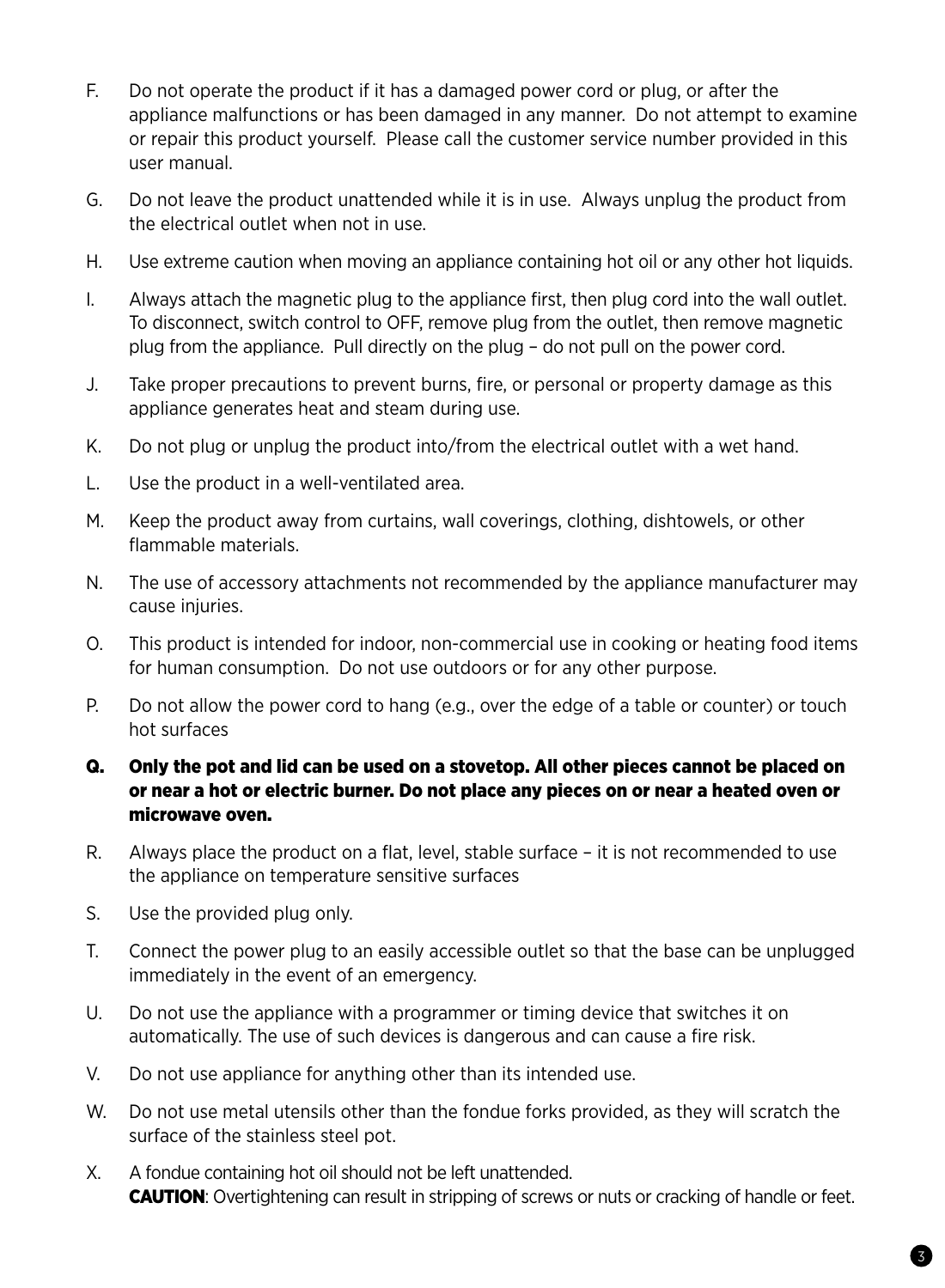## SAVE THESE INSTRUCTIONS FOR FUTURE REFERENCE

POLARIZED PLUG: This appliance is equipped with a polarized plug (one blade is wider than the other). As a safety feature to reduce the risk of electrical shock, this plug is intended to fit in a polarized outlet only one way. If the plug does not fit fully in the outlet, reverse the plug. If it still does not fit, contact a qualified electrician. Do not attempt to defeat this feature or modify the plug in any way. If the plug fits loosely into the AC outlet or if the AC outlet feels warm, not use that outlet.

NOTE: This product features a special "quick release" magnetic detachable cord. For increased safety and injury prevention, the cord is designed to detach from the heating element when accidently tripped over or pulled on.

SPECIAL INSTRUCTIONS: A short detachable power-supply cord is to be provided to reduce risks resulting from becoming entangled in or tripping over a longer cord.:

Longer detachable power-supply cords are available and may be used if care is exercised in their use.

IF A LONG DETACHABLE POWER-SUPPLY CORD IS USED:

- The marked electrical rating of the detachable power-supply cord should be at least as great as the electrical rating of the appliance;
- If the appliance is of the grounded type, the extension cord should be a grounding type 3-wire cord; and
- The longer cord should be arranged so that it will not drape over the counter top or table top where it can be pulled on by children or tripped over.

#### BEFORE FIRST USE:

4

- Remove all packaging material. Ensure that no packaging material debris remains on the stainless steel or heating element.
- Before the initial use, clean the pot, forks and fondue ring in warm soapy water. Clean the heating element with a damp cloth - DO NOT IMMERSE ELEMENT IN WATER.
- Due to the initial heating of the materials used in the manufacturing of the product, some light smoke/vapors may be released when used initially. This is normal
- Do not place the product on or near a hot gas or electric burner, or in heated oven or microwave oven.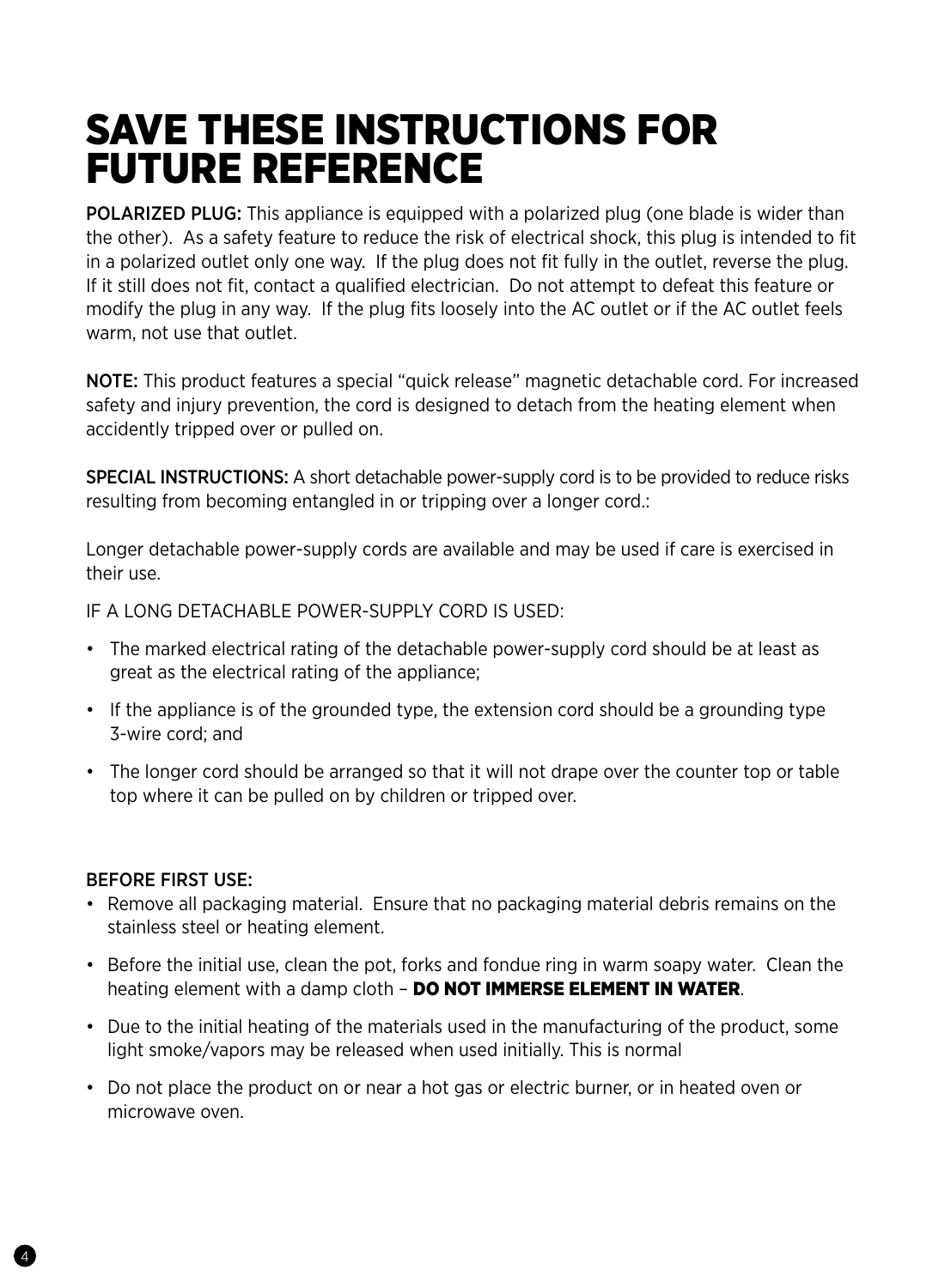## TO ASSEMBLE



### TO USE

WARNING: Do not touch hot surfaces. Always use the knob and handles of the product. Use protective oven mitts or gloves to avoid burns or serious personal injury.

NOTE: Never use metal utensils such as forks, knives, mashers, beaters with this product, as they will scratch the non-stick surface. Only use the forks provided or plastic, rubber, wooden, or silicone cooking utensils.

- 1. Place the product on a flat, stable, heat-resistant surface.
- 2. Rotate the temperature control counterclockwise to the MIN position before plugging the power cord into the wall outlet.
- 3. Fill the pot with broth, cheese, chocolate or other ingredients (depending on selected recipe). **CAUTION:** To avoid any spillage or damage, never overfill the cooking pot. Total capacity approx.: 12 cups; liquid (oil) approx.: 5 to 6 cups.
- 4. Place the pot onto the base.
- 5. Place the fork guide onto the pot and make sure it is correctly attached.
- 6. Connect the magnetic end of the detachable power cord into the connector on the base then connect the other end to a wall outlet. **CAUTION**: Do not connect the power cable to the wall outlet when the pot on the base is empty.
- 7. Turn the temperature control to desired temperature. The indicator light goes on to indicate that the heating has begun. The indicator light goes off when selected temperature is reached. **NOTICE**: During cooking, the indicator light cycles on and off to indicate that the temperature is being regulated.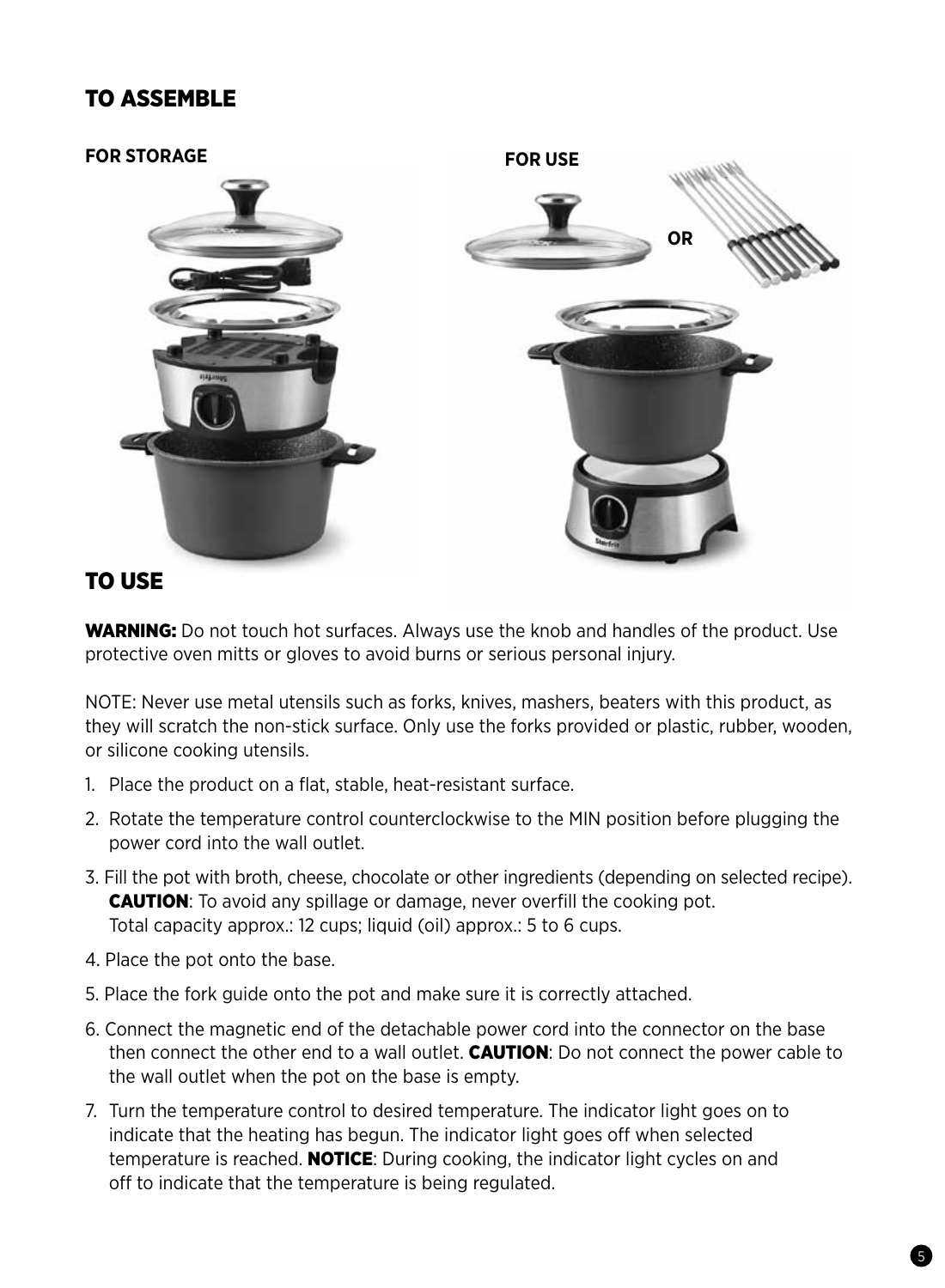- 8. When the required temperature has been reached, spear the ingredient with fork and gently dip in the fondue of your choice (broth, chocolate or cheese). If needed, rest the fork in the slot of the fork quide.
- 9. After serving, rotate the temperature control counterclockwise to the MIN position to turn off the appliance.
- 10.Unplug the power cord from the wall outlet, then from the appliance.
- 11. Allow the appliance to cool completely before cleaning and storing it.

**WARNING:** Always unplug the product when not in use or when it will be left unattended.

**CAUTION:** Use extreme caution when moving/handling the product when it is hot.

## CLEANING AND MAINTENANCE

## **CLEANING**

- 1. Ensure that the appliance is completely cooled before cleaning. Remove the temperature control dial from the socket before cleaning the product.
- 2. Drain excess broth, cheese or chocolate or wipe the interior surface of the base with a paper towel.
- 3. Thoroughly wipe the lid and base of the product with a hot, soapy cloth/sponge, ensuring that water or soap does not enter the socket.

**CAUTION:** After use, do not pour cold water onto the product, as the sudden temperature change may damage the product or create a burn hazard.

**NOTE:** Do not place the base or cord in a dishwasher.

**NOTE:** Do not use bleach or abrasive cleansers/scouring pads to clean the product, as they may damage the non-stick finish.

- 4. Rinse with hot water and thoroughly dry.
- 5. Ensure the socket and electrical pins are completely dry before storing or resuming use.
- 6. If cleaning the temperature control dial is necessary, wipe with a soft, damp cloth sponge and dry thoroughly. **NOTE:** Do not immerse in water or place temperature control dial in a dishwasher.
- Before each use, ensure the handles are securely attached.
- Store the product in a cool, dry place.

Any other servicing should be performed by an authorized service representative.

## **MAINTENANCE**

- Before each use, ensure the knob is securely attached and retighten as necessary.
- Store the product in a cool, dry place.
- For better non-stick performance, it is recommended to add a teaspoon of cooking oil prior to each use.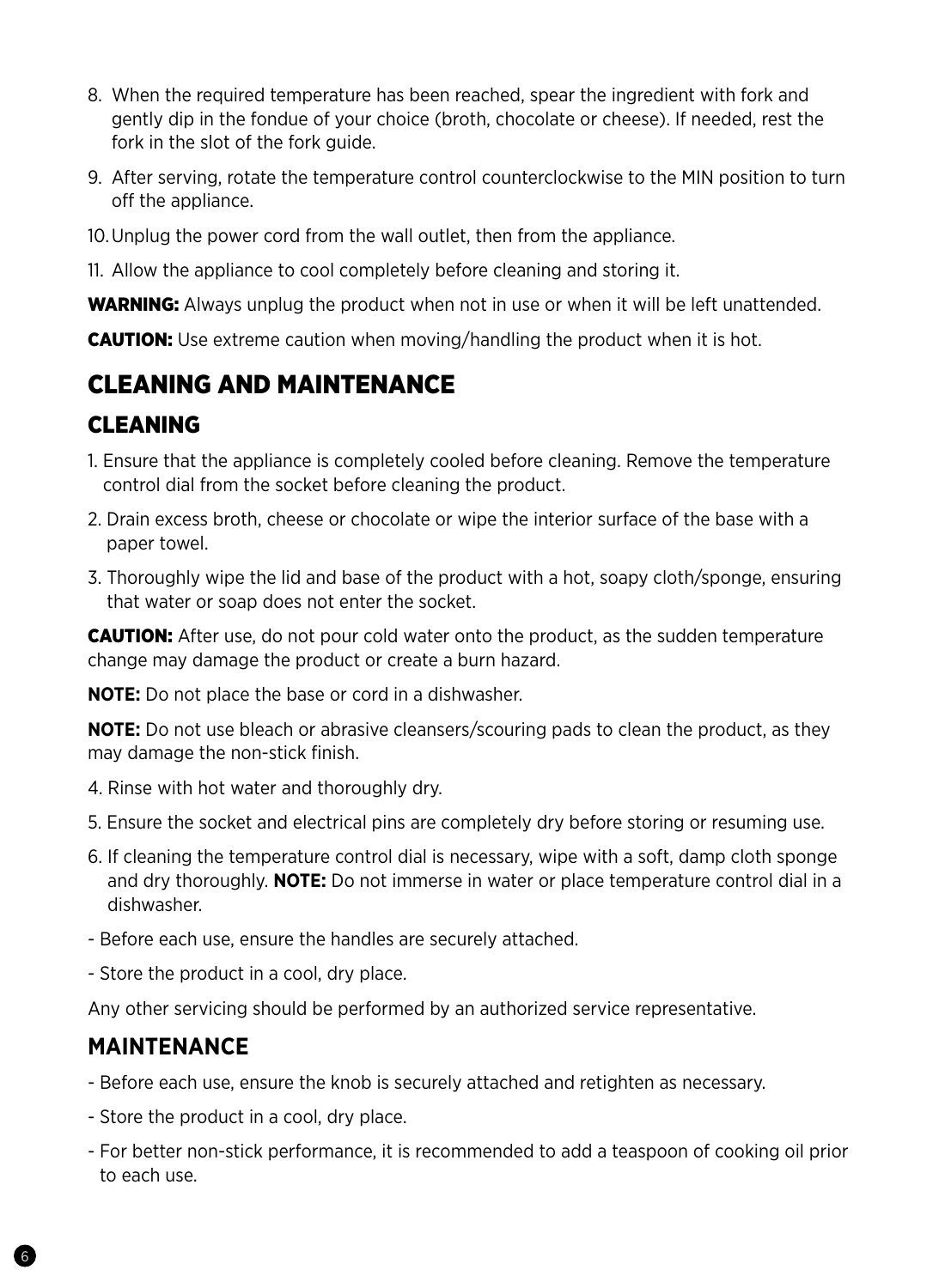- Never heat an empty utensil. Be sure there is oil, butter, liquid or food before placing the cookware on the range or burner.
- Cooking on excessive heat can cause warping of the cookware and permanent damage to the non-stick coating.
- Never cut anything in the cookware or use utensils with sharp edges as to avoid piercing the non-stick surface.
- Add salt to water only after it has come to a boil. Salt grain deposit on the cookware bottom will attack the metal as the heat melts it down.
- Never use metal scouring pads to clean the non-stick surface.
- Never put cold water into a hot utensil. Sudden changes of temperature may cause metal to warp, resulting in an uneven bottom. Let cookware cool down on its own or place in lukewarm soapy water.
- The exterior may become dull and discolored due to the action of certain detergents. Our warranty does not cover this type of wear, as the performance of the pan is not affected.

## WARRANTY

1-YEAR LIMITED WARRANTY.

This warranty covers any defects in materials and workmanship for a period of one (1) year from the date of the original purchase. Please retain your original receipt as a proof of the purchase date. Any complaints must be registered within the warranty period. The product will be repaired, replaced (parts or entire appliance) or refunded at our sole discretion. Shipping charges may apply.

#### This warranty does not cover normal wear of parts or damage resulting from any of the following:

Negligent use or misuse of the product including failure to clean the product regularly, use for commercial purposes, accident, use on improper voltage or current, use contrary to the operating instructions, disassembly, repair or alteration by anyone other than a STARFRIT authorized service agent.

Stains, discoloration and minor scratches on the inside and outside of the utensil constitute normal use, do not affect performance, and are not covered by this warranty.

#### **Decisions as to the cause of damage are the responsibility of Starfrit. All decisions will be final.**



PRINTED IN CHINA FOR : ATLANTIC PROMOTIONS INC. LONGUEUIL (QUÉBEC) J4G 1V6 CUSTOMER SERVICE : 1-800-361-6232 / MTL AREA : (514) 871-1095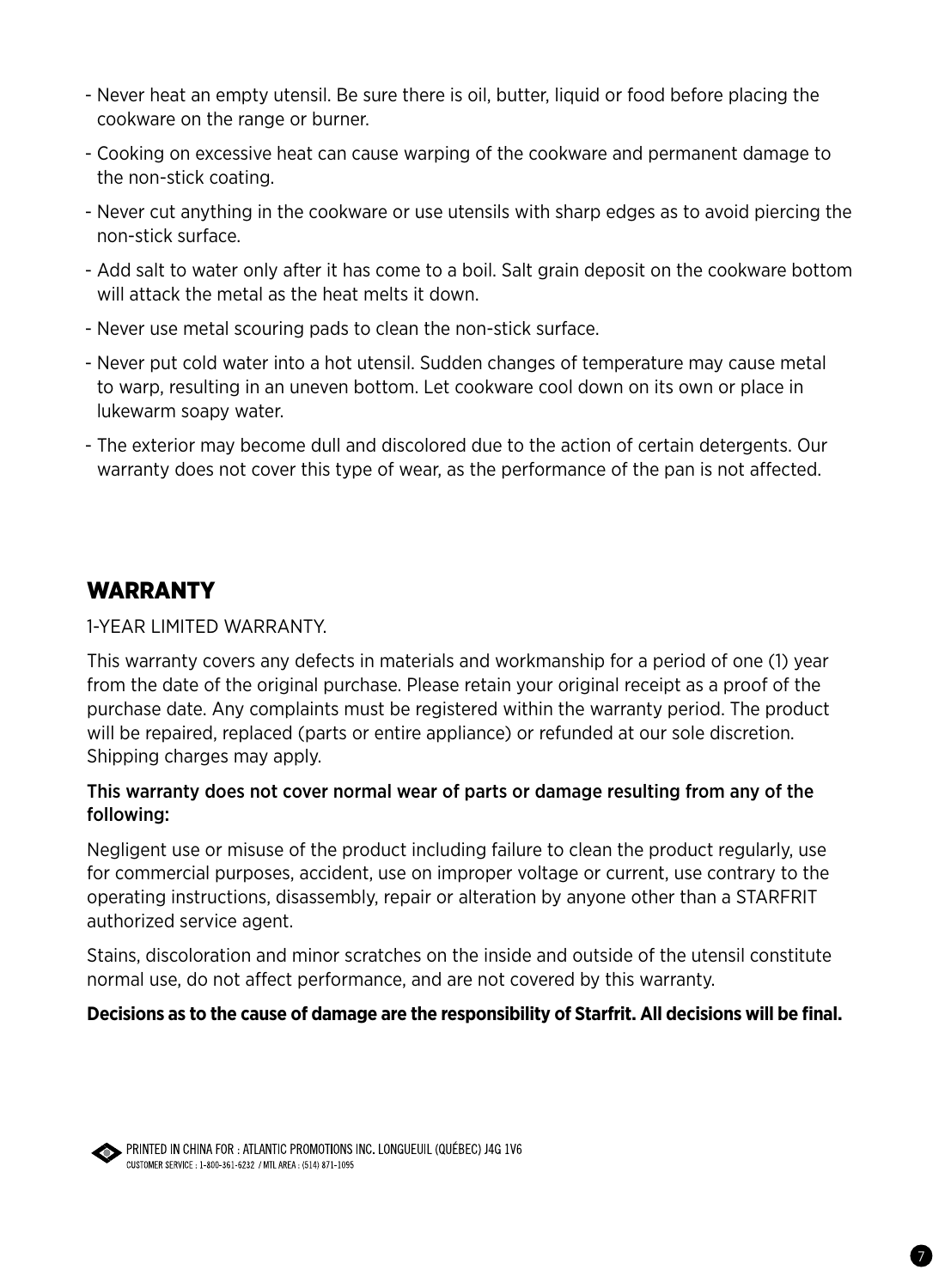

## INSTRUCTIONS DE FONCTIONNEMENT ET DE SÉCURITÉ

| No de l'article | Tension (V) | Wattage (W) | <b>Fréquence (Hz)</b> |
|-----------------|-------------|-------------|-----------------------|
| 024704          |             | 1500        | 60                    |

# IMPORTANTES MESURES DE SÉCURITÉ

Lors d'utilisations d'appareils électriques, des précautions de sécurité de base doivent toujours être suivies, incluant celles-ci :

#### LISEZ ET CONSERVEZ CES INSTRUCTIONS

AVERTISSEMENT : Veuillez respecter les consignes suivantes pour réduire les risques d'incendie, de décharges électriques, de blessures corporelles sérieuses et de dommages matériels :

- A. Ne pas toucher les surfaces brûlantes. Toujours utiliser la poignée lorsque l'appareil est en fonction. Utiliser des mitaines pour le four ou des gants isolants pour éviter les brûlures ou les blessures corporelles sérieuses.
- B. Pour assurer une protection contre les décharges électriques, ne pas immerger le cordon d'alimentation, la fiche ou l'appareil dans l'eau ou dans tout autre liquide.
- C. Ne pas utiliser l'appareil si les poignées ne sont fixées à l'appareil correctement.
- D. Garder l'appareil hors de la portée des enfants ou des animaux domestiques. Cet appareil ne doit pas être utilisé par des enfants. La surveillance d'un adulte est nécessaire lorsque l'appareil est en fonction en présence d'un enfant.
- E. Débrancher l'appareil de la prise électrique lorsqu'il n'est pas en fonction ou avant de procéder au nettoyage. Laisser l'appareil refroidir avant de l'assembler, de le démonter, de le déplacer ou de le nettoyer.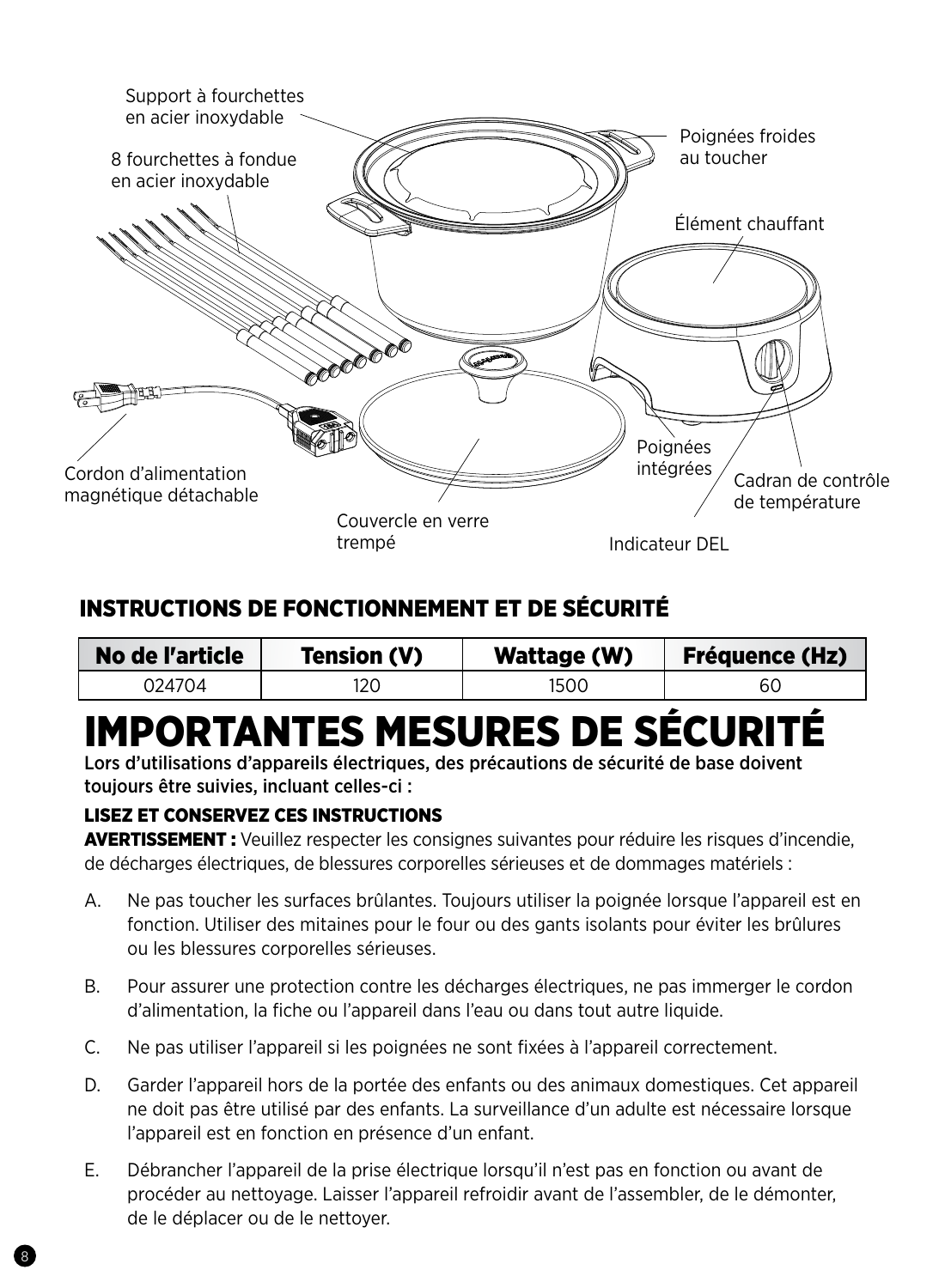- F. Ne pas utiliser l'appareil si le cordon électrique ou la prise électrique sont endommagés, si l'appareil a subi une quelconque défaillance ou s'il a été endommagé. Ne pas tenter de réparer l'appareil. Communiquez plutôt avec le service à la clientèle en composant le numéro de téléphone fourni dans ce guide.
- G. Ne jamais laisser l'appareil sans surveillance lorsqu'il est en fonction et toujours le débrancher lorsqu'il ne l'est pas.
- H. Toujours prendre des précautions extrêmes lors du déplacement d'un appareil contenant de l'huile chaude ou d'autres liquides chauds.
- I. Toujours fixer la fiche magnétique sur l'appareil, et ensuite brancher le cordon d'alimentation dans la prise électrique murale. Pour débrancher, ajuster l'interrupteur à OFF, retirer la fiche de la prise murale et ensuite retirer la fiche magnétique de l' appareil. Toujours débrancher en tirant directement sur la fiche et non sur le cordon d'alimentation.
- J. Prendre les précautions qui s'imposent pour prévenir les brûlures, les risques d'incendie, de blessures corporelles et de dommages matériels, car cet appareil produit de la chaleur et de la vapeur lorsqu'il est en fonction.
- K. Ne jamais brancher ou débrancher l'appareil de la prise d'alimentation lorsque vous avez les mains mouillées.
- L. Il est recommandé de toujours utiliser l'appareil dans un endroit bien aéré.
- M. Ne jamais utiliser l'appareil à proximité de rideaux, de revêtements muraux, de linges à vaisselle, de vêtements ou de tout autre matériau inflammable.
- N. Ne pas faire usage d'accessoires non recommandés par le fabricant ou non vendus par celui-ci avec cet appareil.
- O. Ce produit a été conçu pour un usage domestique uniquement pour cuire ou réchauffer des aliments destinés à la consommation humaine. Ne pas utiliser cet appareil à l'extérieur ni à des fins commerciales.
- P. Ne pas laisser pendre le cordon d'alimentation (par exemple d'une table ou d'un comptoir) ou entrer en contact avec des surfaces chaudes.
- Q. Seulement le pot de cuisson avec le couvercle au-dessus peuvent être utilisés sur la cuisinière. Toute autre pièce ne doit jamais être placé sur ou à proximité d'un brûleur à gaz ou électrique. Ne jamais utiliser à l'intérieur d'un four chaud ou d'un four micro-ondes.
- R. Toujours installer l'appareil sur une surface plane et stable. Il n'est pas recommandé d'utiliser cet appareil sur des surfaces sensibles à la chaleur.
- S. Utiliser la fiche fournie avec l'appareil
- T. Brancher la fiche d'alimentation dans une prise électrique facilement accessible de sorte que l'appareil pourra être rapidement débranché en cas d'urgence.
- U. Ne pas faire fonctionner l'appareil à l'aide d'un dispositif programmable ou d'une minuterie qui met l'appareil en marche automatiquement. L'utilisation de tels dispositifs est dangereuse et peut entraîner des risques d'incendie.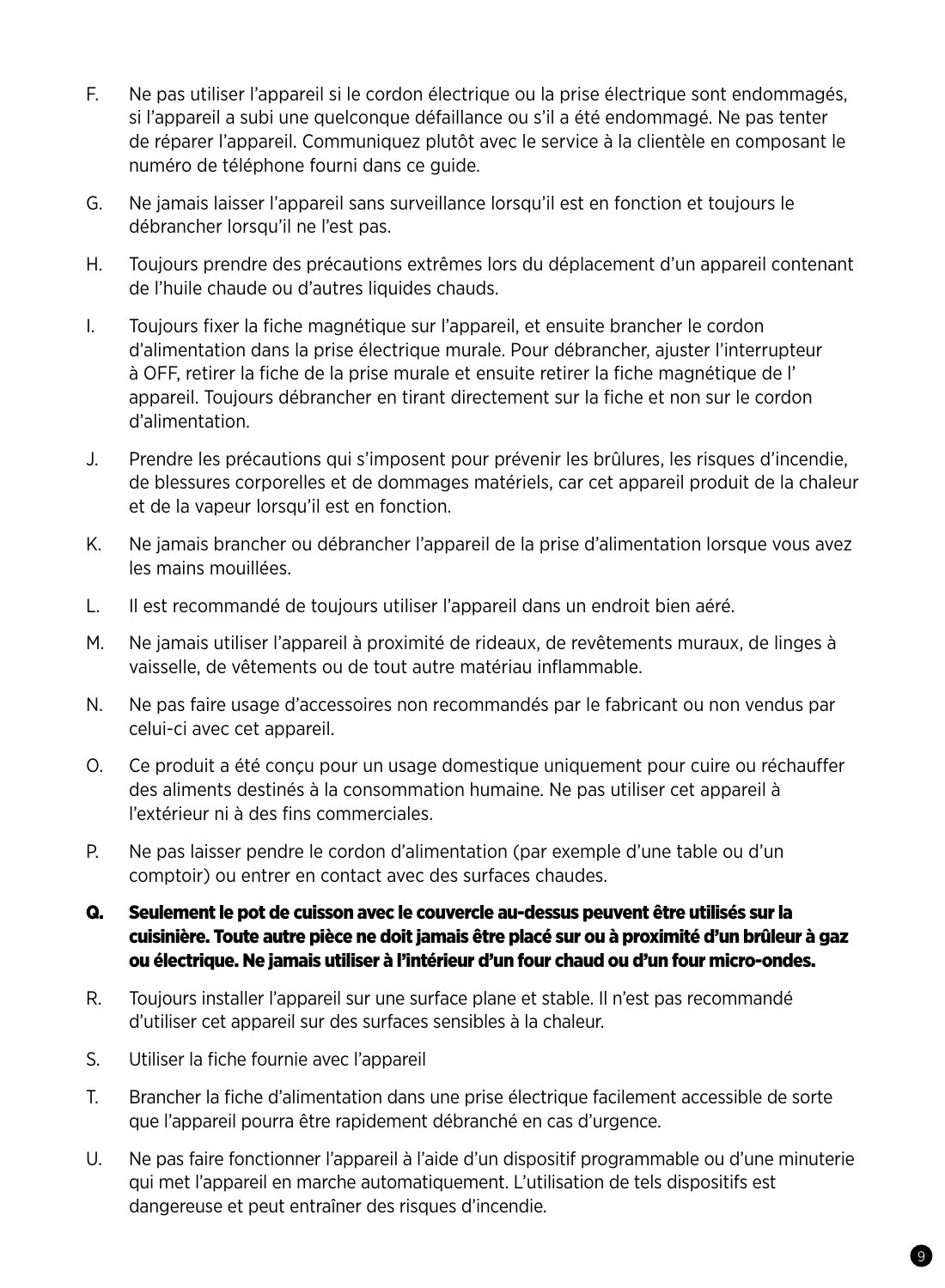- V. Ne jamais utiliser l'appareil à des fins autres que celles pour lesquelles il a été conçu.
- W. Ne pas utiliser des ustensiles en métal pour ne pas endommager la surface du caquelon, à l'exception des fourchettes à fondue comprises avec l'appareil.
- X. Un caquelon contenant de l'huile chaude ne doit jamais être laissé sans surveillance

**ATTENTION :** Le resserrement excessif des vis et écrous pourrait endommager les filets des vis et causer des fissures aux poignées et pieds de l'appareil.

## **VEUILLEZ CONSERVER CE MODE D'EMPLOI POUR RÉFÉRENCE**

FICHE POLARISÉE : Cet appareil est doté d'une fiche polarisée (une lame est plus large que l'autre). Par mesure de sécurité, pour réduire les risques de décharges électriques, cette fiche s'enfonce dans la prise électrique polarisée que d'une seule façon. Si la fiche ne pénètre pas au complet dans la prise, inversez-la. Si elle ne s'enfonce toujours pas, communiquez avec un électricien qualifié. Ne jamais modifier la conformation de la fiche. Si la prise pénètre dans la prise de courant avec beaucoup de jeu ou si la prise vous semble chaude, n'utilisez pas cette prise.

REMARQUE : Ce produit est doté d'un cordon d'alimentation avec fiche magnétique à dégagement rapide. Cette fiche magnétique a été conçue pour se dégager de l'élément chauffant lors d'un trébuchement accidentel ou d'un accrochage.

RECOMMANDATIONS PARTICULIÈRES : Un cordon d'alimentation court est fourni pour réduire les risques de vous emmêler ou de trébucher sur un cordon d'alimentation plus long. UNE RALLONGE ÉLECTRIQUE PEUT ÊTRE UTILISÉE SI SON UTILISATION EST FAITE AVEC PRÉCAUTIONS.

- La puissance électrique indiquée sur la rallonge doit être au moins aussi élevée que la puissance de l'appareil
- Si le cordon d'alimentation de l'appareil est doté d'une fiche de mise à la terre, la rallonge doit elle aussi être un cordon avec une fiche à trois broches de mise à la terre.
- Ne jamais laisser pendre une rallonge du bord d'un comptoir ou d'une table afin de prévenir les trébuchements, les accrochages ou d'éviter qu'un enfant tire sur la rallonge par accident.

## AVANT LA PREMIÈRE UTILISATION :

- Retirer l'emballage. S'assurer qu'il ne reste pas de débris d'emballage sur ou dans l'élément chauffant ou le pot en métal.
- Avant la première utilisation, laver le pot en métal, les fourchettes et le support à fourchette dans une eau chaude savonneuse. Nettoyer l'élément chauffant avec un linge humide, **NE PAS IMMERGER DANS L'EAU.**
- Lors de la première utilisation, il est possible que certaines composantes de l'appareil produisent une légère fumée ou de la vapeur en chauffant. Ce phénomène est normal et il n'y a pas lieu de s'en inquiéter.
- Ne pas installer l'appareil sur ou à proximité d'un brûleur à gaz ou électrique, ou à l'intérieur d'un four chaud ou d'un four micro-ondes.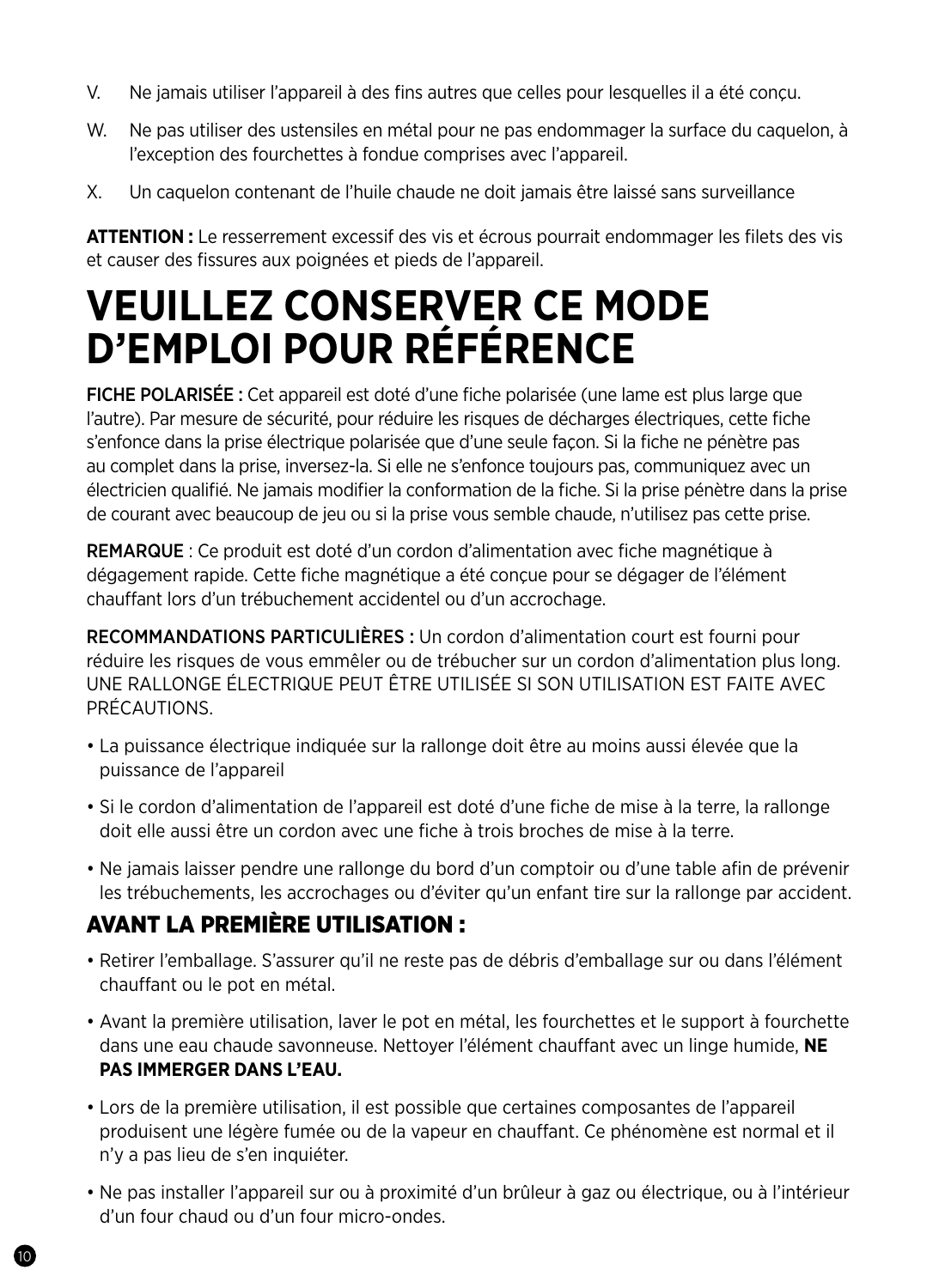## ASSEMBLAGE



### UTILISATION

ATTENTION : Ne pas toucher les surfaces brûlantes. Toujours utiliser la poignée lorsque l'appareil est en fonction. Utiliser des mitaines pour le four ou des gants isolants pour éviter les brûlures ou les blessures corporelles sérieuses.

NOTE : Ne pas utiliser des ustensiles de métal tels que couteaux, fourchettes, pileurs, ou fouets avec ce produit, car ils pourraient endommager la surface antiadhésive. Utiliser uniquement les fourchettes à fondue fournies avec l'appareil ou des ustensiles de cuisson en plastique, caoutchouc, bois et silicone.

- 1. Placer l'appareil sur une surface plane, stable et résistante à la chaleur.
- 2. Ajuster le cadran de contrôle de température à la position MIN en le tournant dans le sens antihoraire avant de brancher la fiche dans la prise électrique murale.
- 3. Selon la recette de fondue au menu, remplir le caquelon avec le bouillon, le fromage, le chocolat ou autres ingrédients.

**ATTENTION :** Pour éviter d'endommager l'appareil ou des débordements, ne jamais remplir le caquelon au-delà de sa capacité.

Capacité totale approximative : 12 tasses.

Quantité maximale approximative de liquide (huile) : 5 à 6 tasses.

- 4. Placer le caquelon sur la base.
- 5. Placer le support à fourchettes sur le caquelon et s'assurer qu'il est fixé correctement.
- 6. Connecter l'extrémité magnétique du cordon d'alimentation à la prise de connexion sur la base et ensuite brancher la fiche dans la prise électrique murale. **ATTENTION :** Ne pas brancher le cordon d'alimentation dans la prise électrique murale si le caquelon est vide et sur la base.
- 7. Ajuster le cadran de contrôle de température à la température souhaitée. Le voyant lumineux s'allume pour indiquer que l'appareil commence à chauffer et il s'éteint lorsqu'il a atteint la température souhaitée. **NOTE :** Pendant la cuisson, le voyant lumineux clignote pour indiquer que la température est maintenue au niveau sélectionné.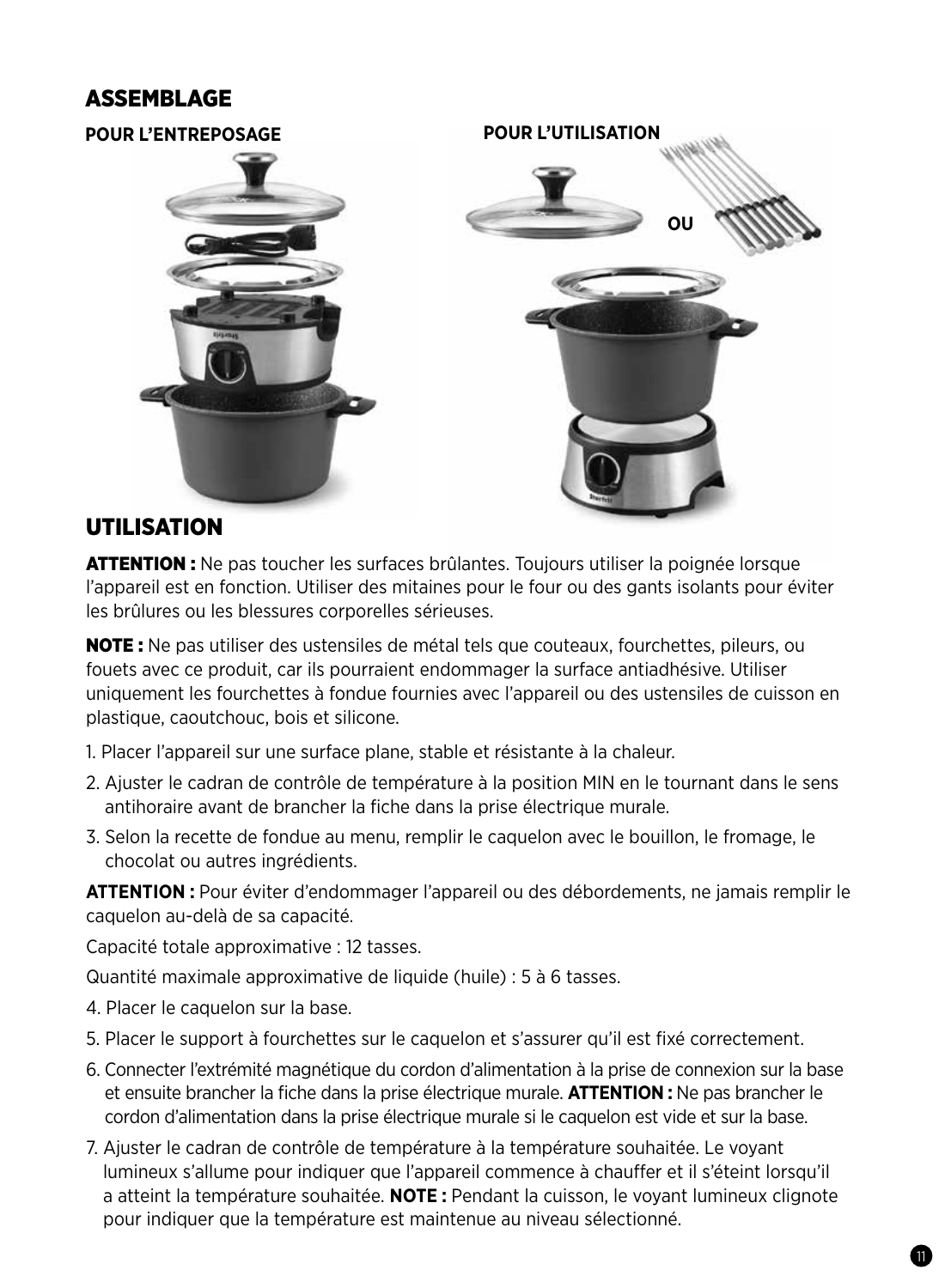- 8. Lorsque la température de cuisson est atteinte, piquer un ingrédient avec la fourchette et tremper dans le mélange à fondue de votre choix (bouillon, chocolat ou fromage). Si nécessaire, placer la fourchette dans une encoche du support à fourchettes.
- 9. Après le repas, ajuster le cadran de contrôle de température dans le sens antihoraire à MIN pour éteindre l'appareil.
- 10. Débrancher le cordon d'alimentation de la prise murale, ensuite le retirer de l'appareil.
- 11. Laisser l'appareil refroidir complètement avant de le nettoyer et de l'entreposer.

**AVERTISSEMENT :** Toujours débrancher l'appareil lorsqu'il n'est pas en fonction ou quand il est sans surveillance.

**ATTENTION :** Faire preuve de prudence extrême lorsque vous déplacez et manipulez l'appareil quand il est chaud.

# NETTOYAGE ET ENTRETIEN

- **NETTOYAGE**
- 1. S'assurer que l'appareil est refroidi complètement avant de le nettoyer. Retirer le cadran de contrôle de température de la prise sur la base avant de nettoyer l'appareil.
- 2. Le cas échéant, retirer le bouillon, fromage ou chocolat restant dans le caquelon et essuyer les parois du caquelon avec une serviette de papier.
- 3. Nettoyer complètement le couvercle et la base de l'appareil avec un linge ou une éponge avec de l'eau chaude savonneuse en s'assurant que l'eau ou le savon ne pénètre pas dans la prise du cadran de contrôle de température.

**ATTENTION :** Ne pas verser d'eau froide sur l'appareil après l'utilisation, car le changement soudain de température pourrait l'endommager ou présenter un risque de brûlure.

**NOTE :** Ne pas mettre la base de l'appareil ou le cordon d'alimentation au lave-vaisselle.

**NOTE :** Ne pas utiliser de l'eau de javel ou des produits nettoyants abrasifs, car ils pourraient endommager la finition antiadhésive de l'appareil.

- 4. Rincer à l'eau chaude et sécher complètement.
- 5. S'assurer que la prise du cadran de contrôle de température et les broches de la fiche électrique sont complètement sèches avant de réutiliser l'appareil ou de l'entreposer.
- 6. Si le nettoyage du bouton de contrôle de température est nécessaire, nettoyer avec un linge ou une éponge humide et sécher complètement. **NOTE :** Ne pas immerger le bouton de contrôle de température dans l'eau ou le mettre au lave-vaisselle.
- Avant chaque utilisation, s'assurer que les poignées du caquelon sont fixées solidement.
- Entreposer l'appareil dans un endroit frais et sec.
- Tout autre entretien devra être réalisé par un représentant du service autorisé.

### **ENTRETIEN**

- Avant chaque utilisation, s'assurer que les poignées sont bien solides ; les resserrer au besoin.
- Entreposer l'appareil dans un endroit sec et frais.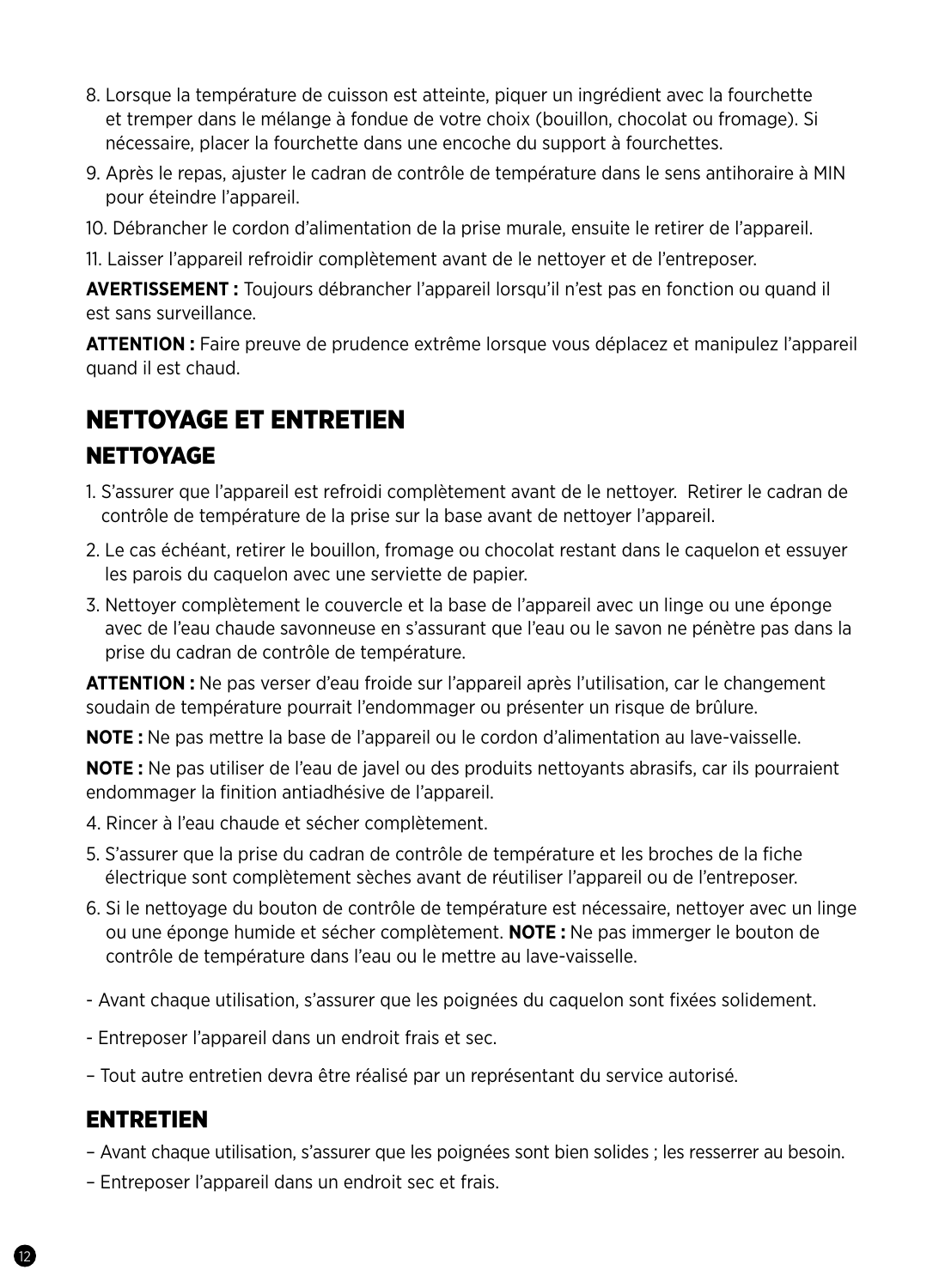- Pour une performance antiadhésive supérieure, il est recommandé d'enduire la surface de cuisson d'une cuillère à thé d'huile à cuisson avant chaque utilisation.
- Ne jamais chauffer l'appareil à vide. Toujours s'assurer qu'il y a de l'huile, du beurre, du liquide ou des aliments avant de l'utiliser.
- Pour ne pas endommager la surface antiadhésive, ne jamais couper d'aliments directement sur le grill ou utiliser d'ustensiles tranchants.
- Ajouter du sel à de l'eau seulement quand elle est en ébullition. Les dépots de sel dans le fond d'une casserole fondent à la chaleur et endommagent le métal.
- Ne jamais utiliser de tampon à récurer en métal pour nettoyer la surface de cuisson.
- Ne jamais verser d'eau froide sur l'appareil alors qu'il est encore chaud. De soudains écarts de température peuvent déformer le fond du récipient en métal. Laisser l'appareil refroidir ou le placer dans de l'eau tiède et savonneuse.
- L'usage de certains produits nettoyants peut ternir ou décolorer l'extérieur de l'appareil. Notre garantie ne couvre pas ce type d'usure, car la performance de l'appareil n'en est pas affectée.

## GARANTIE

#### GARANTIE LIMITÉE D'UN (1) AN.

La garantie couvre tous les défauts de matériaux et de fabrication pour une période d'un (1) an suivant l'achat. Conserver le reçu original comme preuve d'achat. Pour être acceptées, les réclamations doivent être présentées durant la période de la garantie. L'appareil sera réparé, remplacé (en tout ou en partie) ou remboursé à notre entière discrétion. Des frais d'expédition pourraient être exigés.

#### **Cette garantie ne couvre pas les conséquences de l'usure normale des pièces ou les dommages dus à l'une ou l'autre des causes suivantes :**

La négligence ou l'utilisation abusive de l'appareil, y compris à la suite d'un accident ou par l'omission de nettoyer l'appareil de façon régulière, par son utilisation à des fins commerciales ou lors d'un branchement de l'appareil sur un circuit de tension ou de voltage inapproprié, de même qu'en raison du non-respect du mode d'emploi ou à la suite du démontage, de la réparation ou de l'altération de l'appareil par quiconque autre qu'un représentant autorisé par STARFRIT.

Les taches, la décoloration et les égratignures mineures à l'intérieur et à l'extérieur de l'appareil font partie de ce que l'on considère l'usure normale et n'affecte en rien la performance de l'appareil. Elles ne sont pas couvertes par cette garantie.

#### **La décision quant à la cause des dommages causés à l'appareil demeure la responsabilité de Starfrit. Toutes les décisions sont finales.**



IMPRIMÉ EN CHINE POUR: LES PROMOTIONS ATLANTIQUES INC. LONGUEUIL (QUÉBEC) J4G 1V6 SERVICE À LA CLIENTÈLE: 1-800-361-6232 / RÉGION DE MTL: (514) 871-1095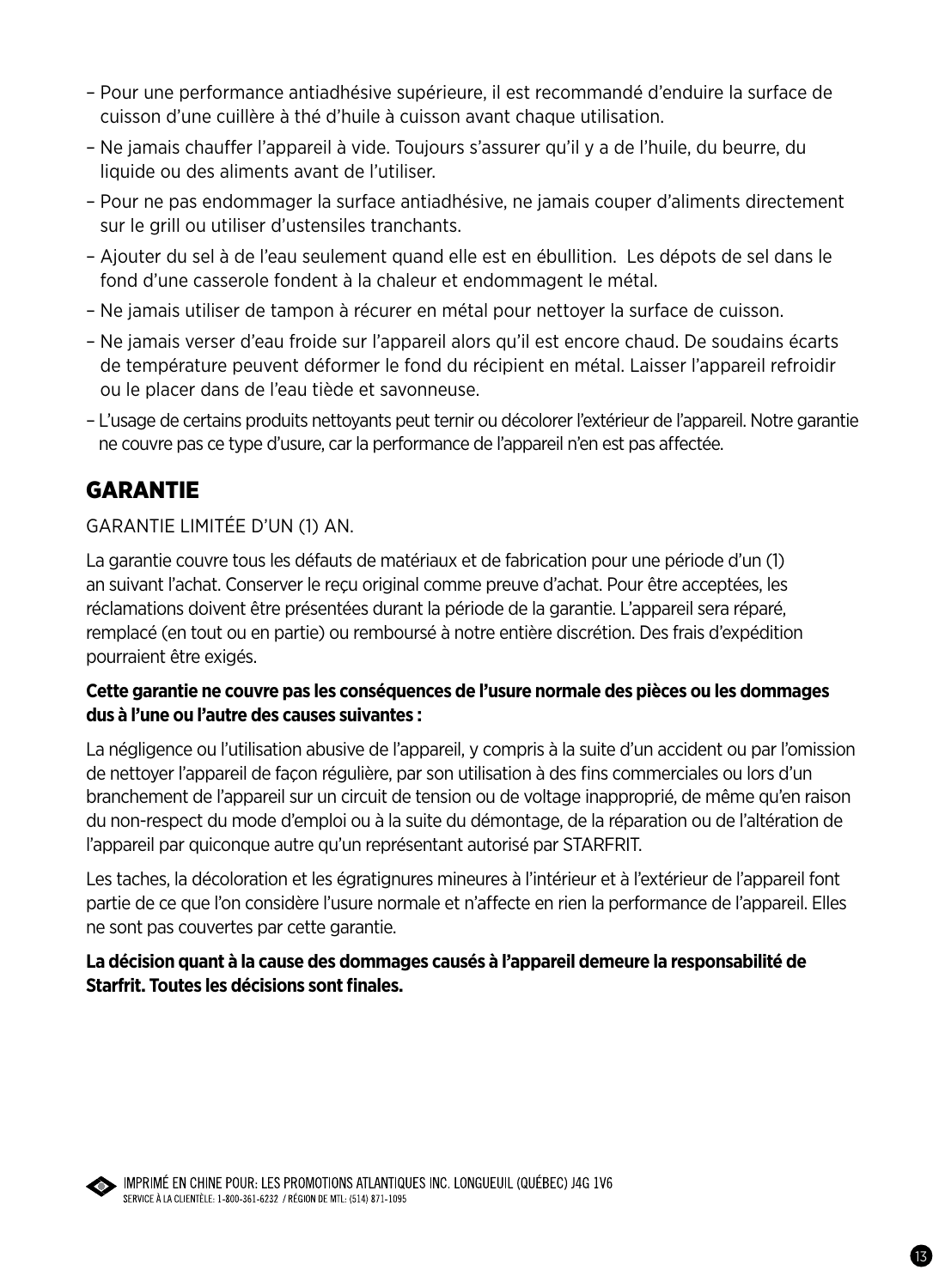

## INSTRUCCIONES DE USO Y SEGURIDAD

| No del artículo | Tensión (V) | Potencia (W) | <b>Frecuencia (Hz)</b> |
|-----------------|-------------|--------------|------------------------|
| 024704          |             | 1500         | 60                     |

# SALVAGUARDIAS IMPORTANTES

Cuando se utilicen aparatos eléctricos, las precauciones de seguridad básicas deben ser siempre seguidas, incluyendo estas:

#### LEER TODAS LAS INSTRUCCIONES

ADVERTENCIA: Para reducir el riesgo de incendio, descarga eléctrica, lesiones personales graves y/o daños materiales:

- A. No tocar las superficies calientes. Utilizar siempre las manijas durante su utilización. Utilizar guantes de horno para evitar quemaduras o lesiones personales graves. Utilizar las manijas o pomos.
- B. Para evitar descargas eléctricas, no sumergir la base, cable, enchufe o aparato (excepto la olla de metal) en agua u otros líquidos.
- C. No usar el aparato a menos que las manijas y el pomo estén firmemente ajustados.
- D. Mantener el producto fuera del alcance de niños o mascotas. Este producto no está diseñado para ser utilizado por niños. Es necesaria una estrecha supervisión por parte de un adulto cuando se usa cualquier aparato cerca de niños.
- E. Desenchufar el aparato de la toma eléctrica antes de limpiarlo y mientras no se esté utilizando. Dejar que se enfríe por completo antes de montarlo, desmontarlo, o cambiarlo de sitio.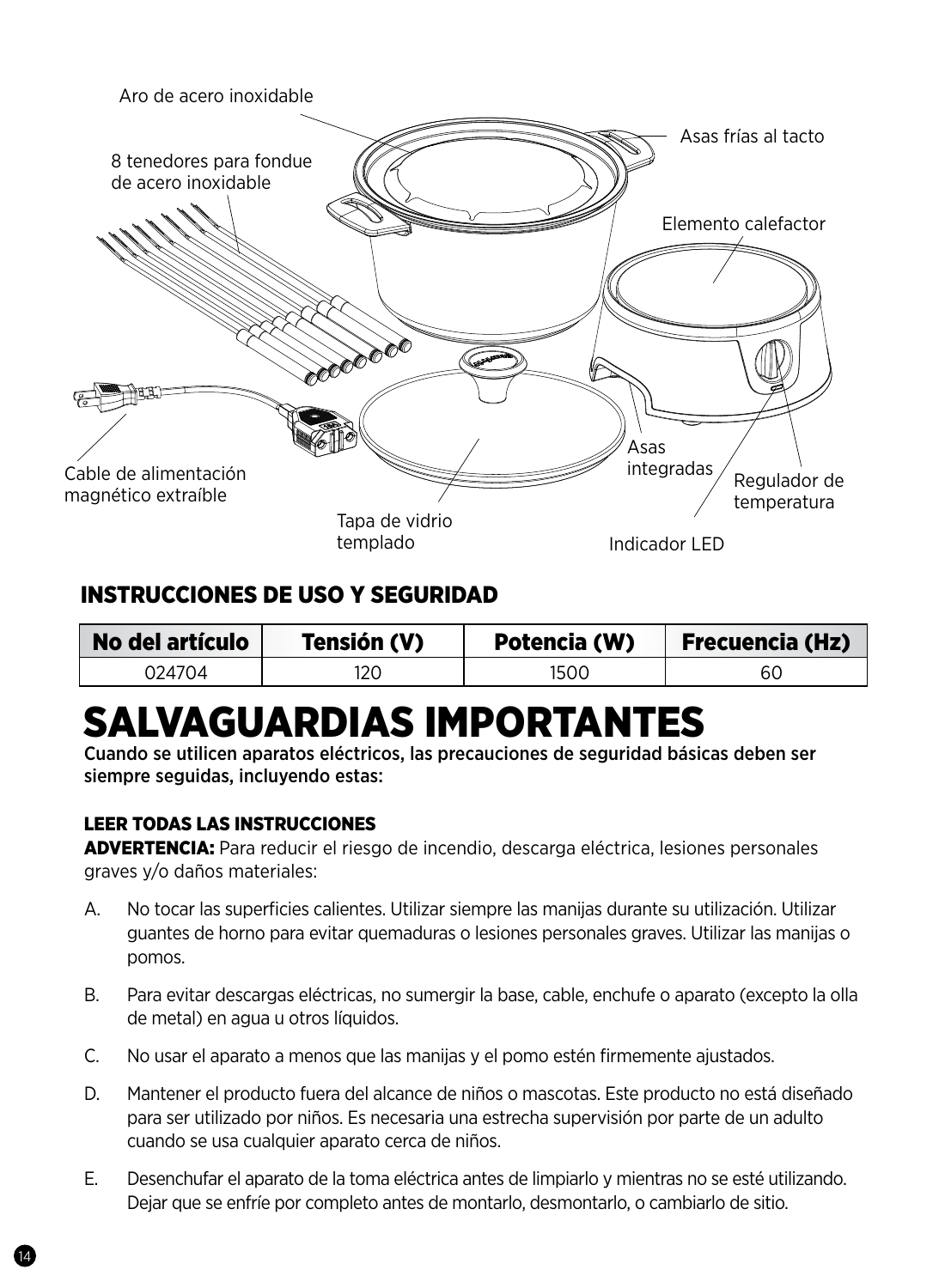- F. No operar el aparato si tiene el cable o enchufe dañado, o si el aparato no funciona bien o ha resultado dañado de algún modo. No intentar examinar ni reparar este producto por su cuenta. Favor de llamar al número de atención al cliente proporcionado en este manual.
- G. No dejar el aparato sin supervisión mientras se esté utilizando. No mover el aparato mientras se esté utilizando.
- H. Adoptar precauciones al mover un aparato que contenga aceite caliente o cualquier otro líquido caliente.
- I. Conectar siempre primero el enchufe magnético al aparato, y a continuación enchufar el cable eléctrico en la toma de corriente. Para desconectarlo, colocar el botón de control en la posición OFF, desenchufar el enchufe de la toma eléctrica, y a continuación retirar el enchufe magnético del aparato. Tirar directamente del cabezal del enchufe, y no del cable eléctrico.
- J. Tomar las medidas necesarias para evitar quemaduras, incendios, lesiones personales o daños materiales, ya que este aparato genera calor y vapor durante su uso.
- K. No enchufar ni desenchufar el aparato con las manos mojadas.
- L. Usar el aparato en un área bien ventilada.
- M. Mantener el aparato alejado de muebles de cocina, cortinas, ropa, paños de cocina u otros materiales inflamables.
- N. El uso de accesorios no recomendados por el fabricante del aparato puede causar lesiones.
- O. Este aparato está diseñado para su uso no comercial en interior, para cocinar o calentar alimentos destinados al consumo por parte de personas. No utilizar en el exterior ni con otros propósitos.
- P. No permitir que el cable cuelgue (p. ej., del borde de una mesa o encimera) ni que entre en contacto con superficies calientes.
- **Q. Solo la olla y la tapa se pueden usar sobre una estufa. Todas las demás piezas no se pueden colocar sobre o cerca de una estufa caliente o eléctrica. No coloque piezas sobre o cerca de un horno caliente o un horno de microondas.**
- R. Colocar siempre el aparato sobre una superficie plana, nivelada y estable. No se recomienda utilizar el aparato sobre superficies sensibles al calor.
- S. Utilizar únicamente el cable proporcionado.
- T. Conectar el aparato a un enchufe fácilmente accesible, de modo que pueda desenchufarse inmediatamente en caso de emergencia.
- U. No usar el aparato con un programador o temporizador que se encienda automáticamente. El uso de dichos aparatos es peligroso y puede causar incendios.
- V. No utilizar este aparato con otros fines que no sean aquellos para los que fue diseñado.
- W. No utilizar utensilios de metal, excepto los tenedores de fondue proporcionados, ya que rayarán la superficie de la olla de metal.
- X. No debería dejarse sin supervisión una olla de fondue que contenga aceite caliente.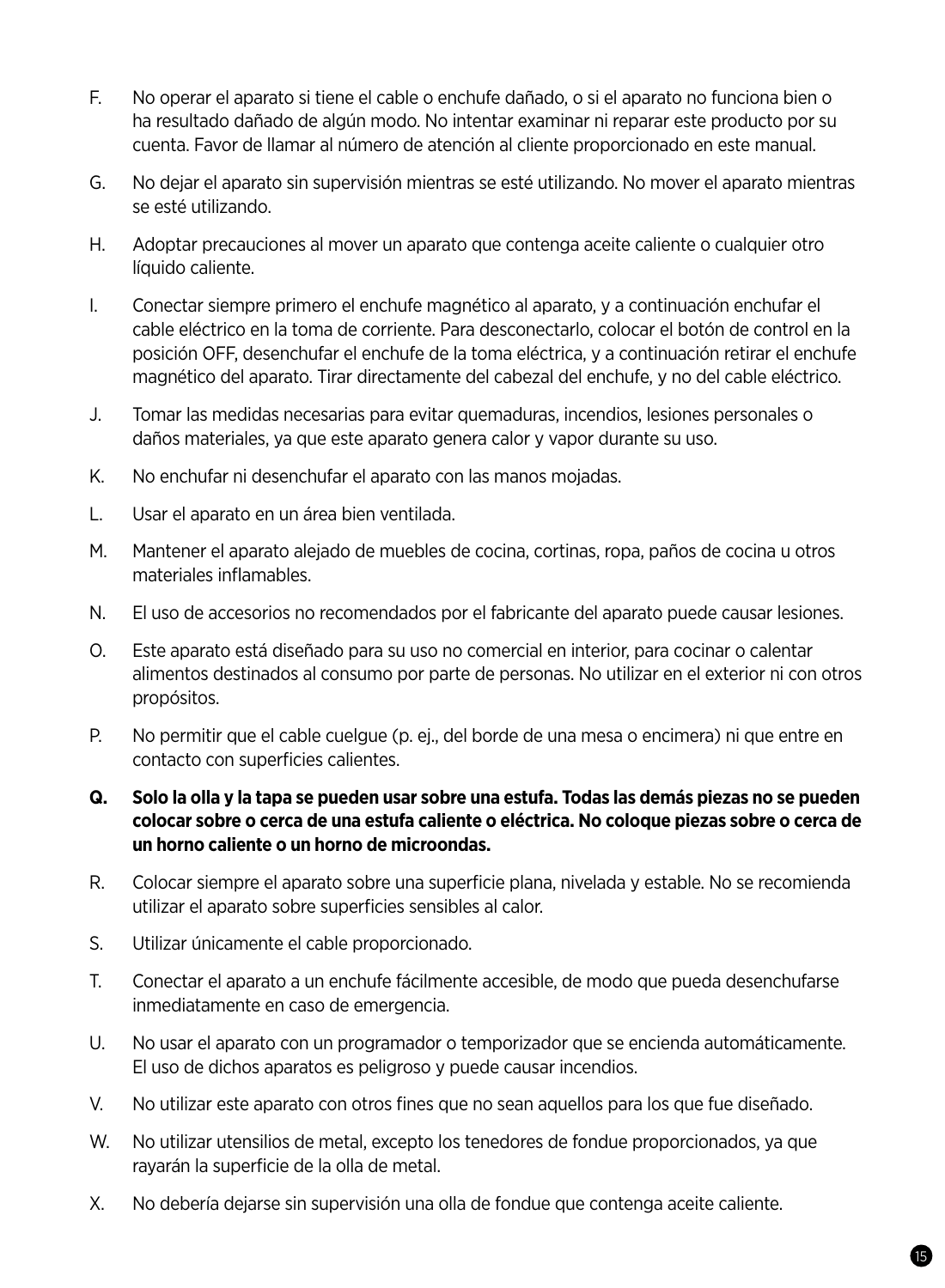**PRECAUCIÓN:** Apretar las piezas excesivamente puede estropear los tornillos y las tuercas, o provocar fisuras en las manijas o soportes.

## **GUARDAR ESTAS INSTRUCCIONES PARA FUTURAS CONSULTAS**

ENCHUFE POLARIZADO: Este aparato está equipado con un enchufe polarizado (una clavija es más ancha que la otra). Como medida de seguridad para reducir el riesgo de descarga eléctrica, este enchufe encajará únicamente en una toma eléctrica polarizada en una dirección. Si el enchufe no encaja por completo en la toma eléctrica, dar al vuelta al enchufe. Si sigue sin encajar, contactar con un electricista cualificado. No intentar desactivar esta medida de seguridad ni modificar el enchufe de ningún modo. Si el enchufe queda suelto en la toma eléctrica de CA o si ésta está caliente, no usar dicha toma eléctrica.

NOTA: Este producto cuenta con un cable magnético desmontable de liberación rápida. Para una mayor seguridad y evitar lesiones, el cable está diseñado para liberarse del elemento calefactor si se tropieza con el mismo o se tira de él por accidente.

INSTRUCCIONES ESPECIALES: Se proporciona un cable eléctrico corto para reducir el riesgo de enredarse o tropezar con un cable más largo. HAY DISPONIBLES CABLES ELÉCTRICOS MÁS LARGOS, QUE SE PUEDEN UTILIZAR SI SE ADOPTAN LAS MEDIDAS DE PRECAUCIÓN ADECUADAS.

- La clasificación eléctrica indicada debe ser igual o mayor que la del aparato;
- Si el aparato tiene toma a tierra, el cable alargador debe ser de tipo trifilar con toma a tierra; y
- Colocar el cable alargador de modo que no cuelgue desde una encimera o mesa de forma que se pueda tropezar o enredarse con él, o tirar del mismo accidentalmente (especialmente por niños).

## ANTES DE USARLO POR PRIMERA VEZ:

- Retirar todo el material de empacado. Asegurarse de que no queden restos del material de empacado en la olla de metal o el elemento calefactor.
- Antes del primer uso, limpiar la olla, tenedores y aro de la fondue en agua tibia jabonosa. Limpiar el elemento calefactor con un paño humedecido. **NO SUMERGIR EL ELEMENTO EN AGUA.**
- Debido al calentamiento de los materiales utilizados en la fabricación del producto, es posible que se libere un ligero humo/vapor durante su primer uso. Esto es algo normal.
- No colocar el producto en o cerca de un hornillo de gas o eléctrico, ni en un horno caliente o un microondas.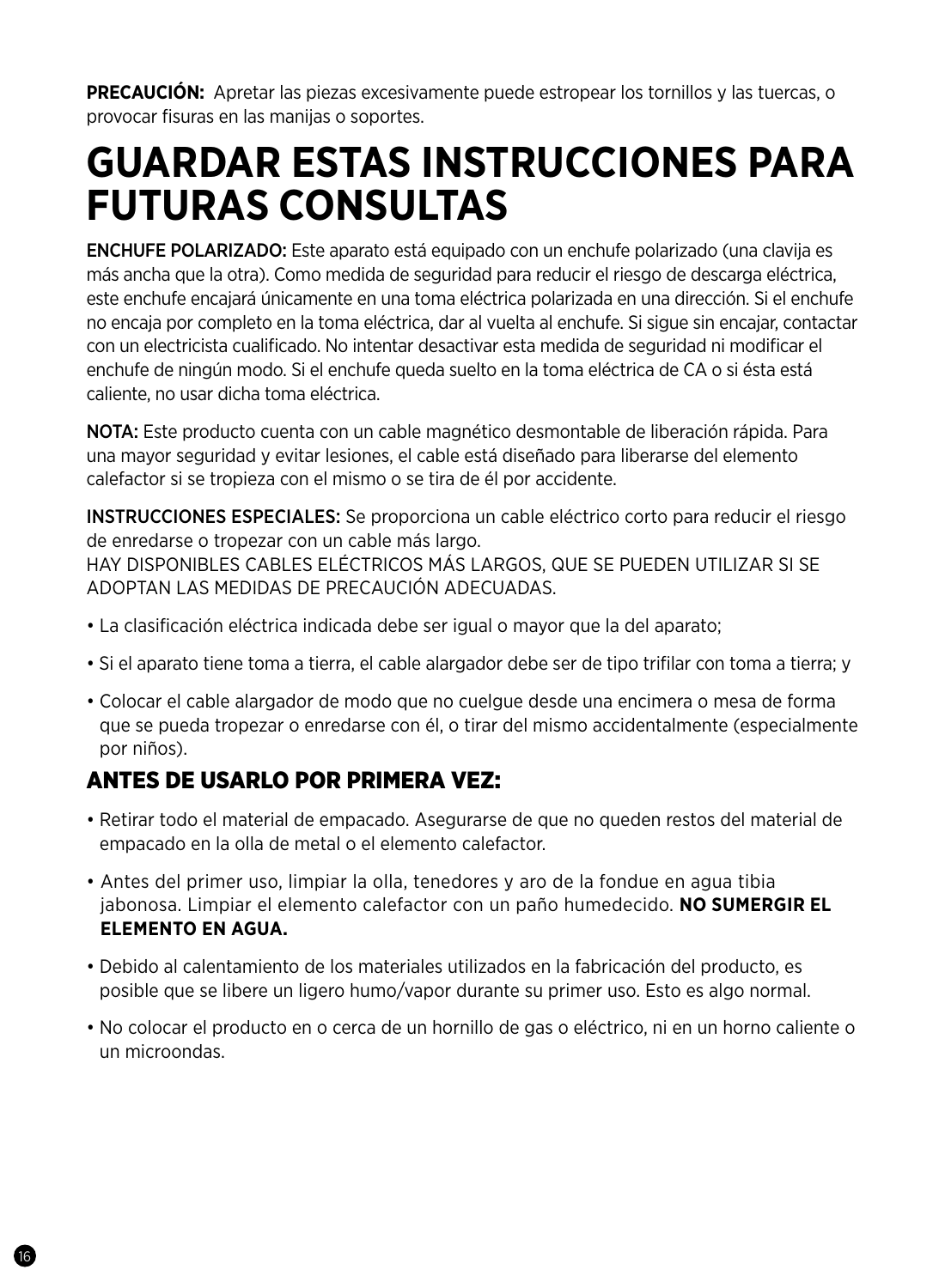### MONTAJE



### PARA USAR

ADVERTENCIA: No tocar las superficies calientes. Utilizar siempre el pomo y las manijas del aparato. Utilizar guantes de horno para evitar quemaduras o lesiones personales graves.

NOTA: No utilizar nunca utensilios tales como tenedores, cuchillos, prensadores, batidores o trituradoras de alimentos con este aparato, ya que rayarán la superficie antiadherente. Utilizar únicamente los tenedores proporcionados o utensilios de cocina de plástico, goma, madera o silicona.

- 1. Colocar el aparato sobre una superficie plana, estable y resistente al calor.
- 2. Girar el control de temperatura en el sentido de las agujas del reloj hasta la posición MIN antes de enchufar el cable en la toma eléctrica.
- 3. Llenar la olla con caldo, queso, chocolate u otros ingredientes (según la receta que se haya elegido).

**ADVERTENCIA:** Para evitar derrames o daños, nunca llene la olla en exceso.

Capacidad total: Aprox. 12 tazas; líquido (aceite) aprox.: de 5 a 6 tazas.

- 4. Colocar la olla sobre la base.
- 5. Colocar el soporte para tenedores sobre la olla y asegurarse de que esté bien ajustado.
- 6. Conectar el extremo magnético del cable desmontable en el conector de la base y a continuación conectar el otro extremo en una toma eléctrica. **ADVERTENCIA:** No conectar el cable en la toma eléctrica cuando la olla colocada sobre la base esté vacía.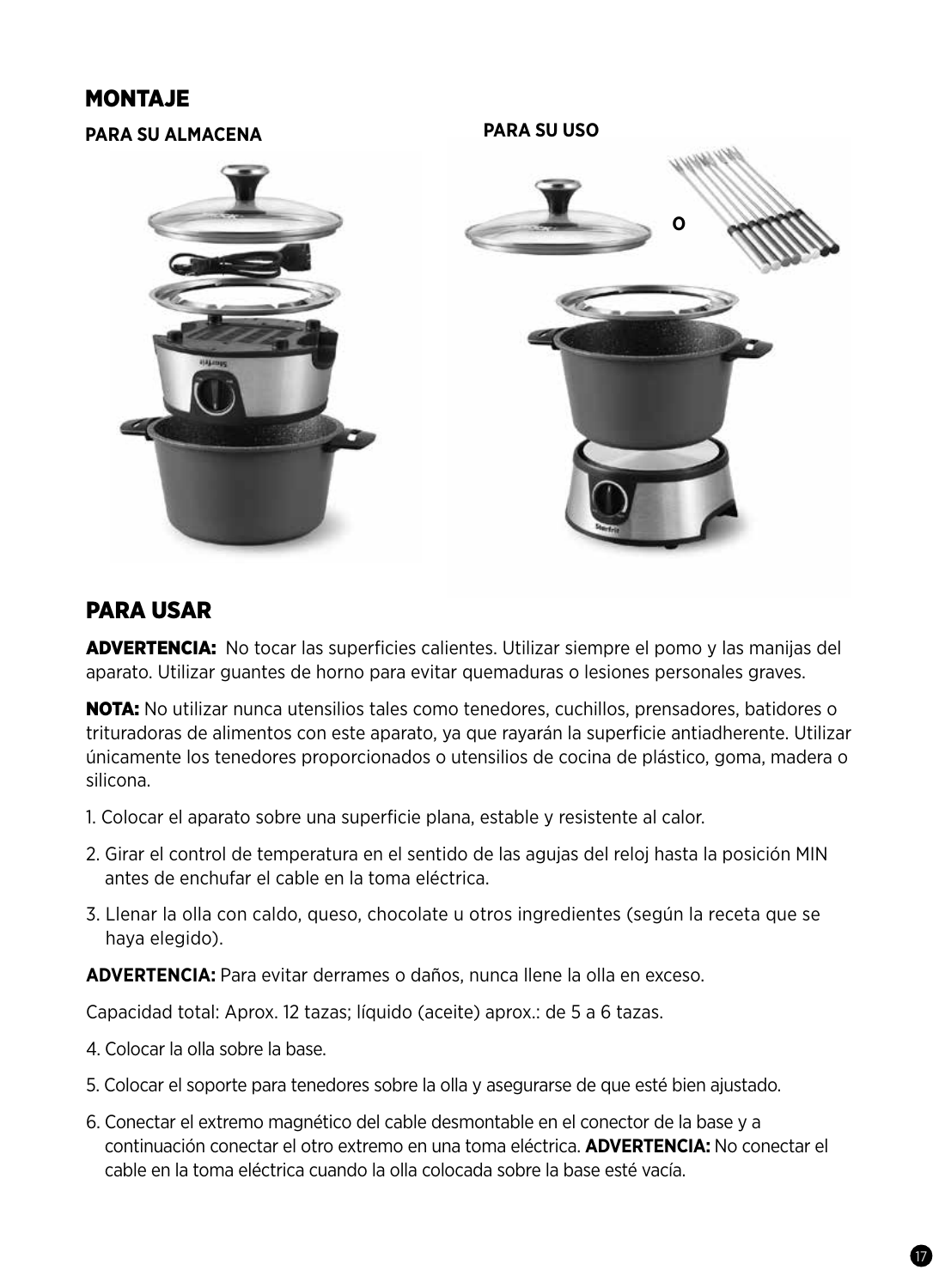- 7. Girar el control de temperatura hasta la temperatura deseada. La luz piloto se encenderá, lo que significa que el aparato ha comenzado a calentarse. La luz se apagará cuando se alcance la temperatura deseada. AVISO: Durante la cocción, la luz piloto se encenderá y apagará, lo que indica que se está regulando la temperatura.
- 8. Cuando se haya alcanzado la temperatura seleccionada, pinchar el ingrediente con el tenedor y sumergirlo con suavidad en la fondue elegida (caldo, chocolate o queso). Si es necesario, depositar el tenedor en la ranura del soporte para tenedores.
- 9. Tras su uso, girar el control de temperatura en el sentido contrario a las agujas del reloj hasta la posición MIN para apagar el aparato.
- 10. Desenchufar el cable de la toma eléctrica, y a continuación del aparato.
- 11. Dejar que el aparato se enfríe por competo antes de limpiarlo y guardarlo.

**ADVERTENCIA:** Desenchufar siempre el aparato mientras no se esté utilizando o cuando vaya a dejarse sin supervisión.

**PRECAUCIÓN:** Utilizar la precaución necesaria mientras se mueva/maneje el aparato mientras esté caliente.

## LIMPIEZA Y MANTENIMIENTO LIMPIEZA

- 1. Asegurarse de que el aparato se haya enfriado por completo antes de limpiarlo. Retirar el botón de control de temperatura de su sitio antes de limpiar el aparato.
- 2. Vaciar el caldo, queso o chocolate sobrante, o limpiar la superficie interior de la base con una servilleta de papel.
- 3. Limpiar a fondo la tapa y la base del aparato con un paño/esponja empapado en agua jabonosa caliente, asegurándose de que no entre agua ni jabón en el conector.

**PRECAUCIÓN:** Tras su uso, no verter agua fría en el aparato, ya que un cambio brusco de temperatura podría dañar el aparato o provocar quemaduras.

**NOTA:** No meter la base ni el cable en el lavaplatos.

**NOTA:** No usar lejía ni limpiadores/estropajos abrasivos para limpiar el aparato, ya que podrían dañar el acabado anti-adherente.

- 4. Aclarar con agua caliente y secar por completo.
- 5. Asegurarse de que el conector y las clavijas eléctricas estén completamente secos antes de volver a utilizarlos.
- 6. Si es necesario limpiar el botón de control de la temperatura, limpiar con un paño/esponja suave humedecido y secar por completo. NOTA: No sumergirlo en agua ni meterlo en el lavaplatos.
- Asegurarse de que las manijas estén sujetas firmemente antes de cada uso.
- Almacenar el aparato en un lugar fresco y seco.

Cualquier otra reparación debería ser realizada por un técnico autorizado.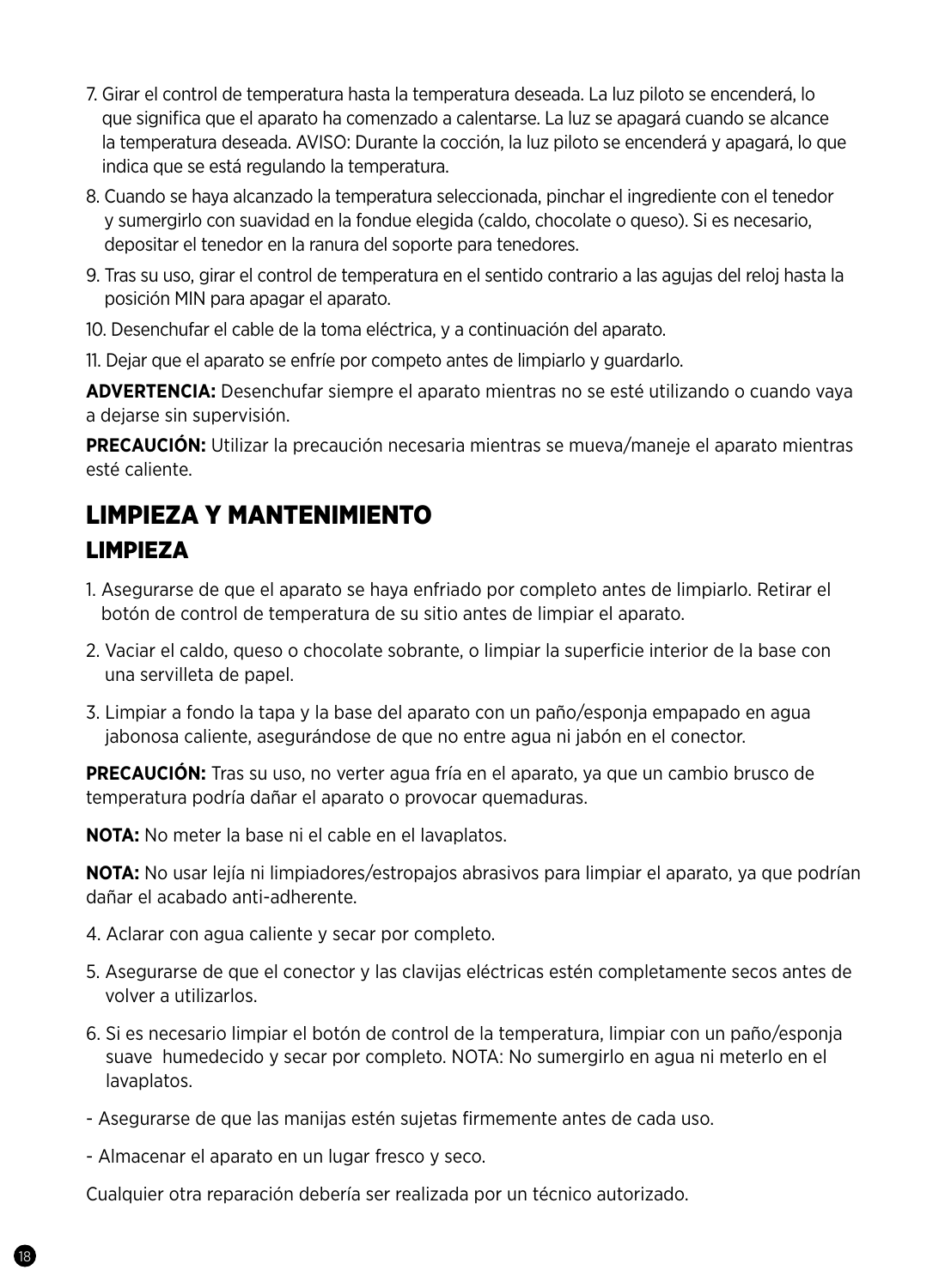### MANTENIMIENTO

- Antes de cada uso, asegurarse de que el pomo esté sujeto firmemente y volver a apretarlo si fuera necesario.
- Almacenar el aparato en un lugar fresco y seco.
- Para un mejor desempeño del acabado anti-adherente, se recomienda añadir una cucharadita de aceite de cocina antes de cada uso.
- No calentar nunca un aparato vacío. Asegurarse de que haya aceite, mantequilla, líquido o alimentos antes de colocar la olla en el aparato.
- Cocinar a una temperatura excesiva puede causar deformaciones en el aparato y daños permanentes al recubrimiento anti-adherente.
- No cortar nunca nada en el aparato ni utilizar utensilios con extremos afilados, para evitar rayar el recubrimiento anti-adherente.
- Añadir sal al agua únicamente cuando el agua esté hirviendo. Los depósitos de los granos de sal en el fondo de la olla atacarán el metal cuando los derrita el calor.
- No usar estropajos de metal para limpiar el recubrimiento anti-adherente.
- No verter agua en la olla cuando esté caliente. Los cambios repentinos de temperatura pueden hacer que el metal se deforme, lo que resultará en un fondo desigual. Dejar que la olla se enfríe por sí misma, o meterla en agua jabonosa templada.
- Es posible que la parte exterior se vuelva opaca y descolorida debido a la acción de ciertos detergentes. Nuestra garantía no cubre este tipo de desgaste, ya que el rendimiento de la olla no se ve afectado.

## GARANTÍA

### GARANTÍA LIMITADA DE 1 AÑO.

Esta garantía cubre cualquier defecto en materiales y fabricación durante un periodo de un (1) año a partir de la fecha de compra original. Favor de conservar el comprobante de compra original como prueba de la fecha de compra. Cualquier reclamación deberá ser registrada dentro del periodo de garantía. El aparato será reparado, reemplazado (las piezas o el aparato en su totalidad) o reembolsado a nuestro único criterio. Puede que apliquen gastos de envío.

#### **Esta garantía no cubre el desgaste normal de las piezas, ni daños que resulten de lo siguiente:**

Uso negligente o indebido del aparato, incluyendo no limpiarlo con regularidad, su uso con fines comerciales, accidentes, utilización con voltaje o corriente inadecuados, uso contrario a las instrucciones de uso, desmontaje, reparación o alteración por parte de una persona que no sea un agente de reparaciones autorizado de STARFRIT.

Las manchas, decoloraciones o raspaduras en el interior o exterior del aparato constituyen un uso normal, no afectan a su desempeño y no están cubiertas por esta garantía.

#### **Las decisiones respecto a la causa de los daños son la responsabilidad de Starfrit. Todas las decisiones serán finales.**